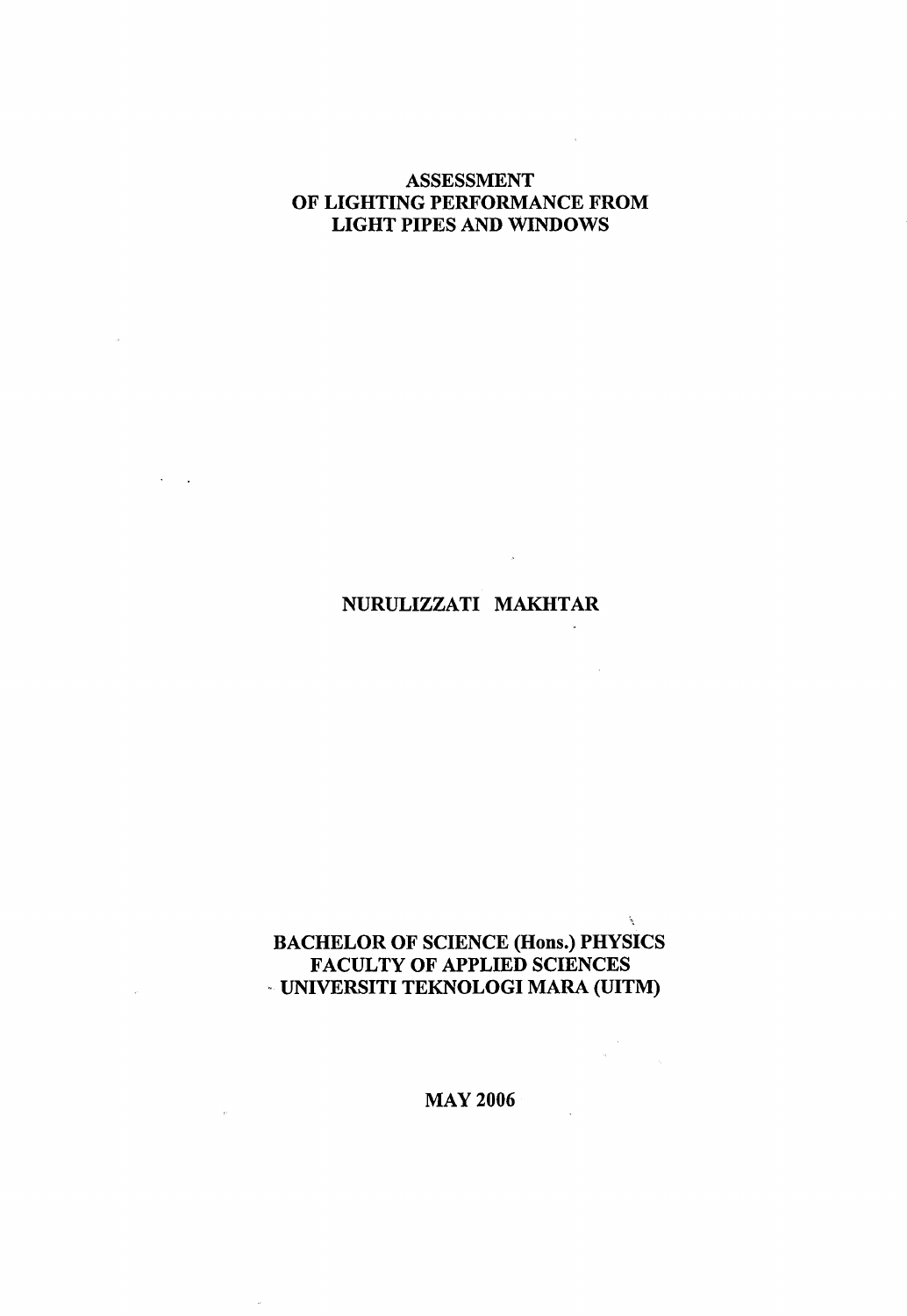This Final Year Project Report entitled **Assessment of Lighting Performance from Light Pipes and Windows** was submitted by Nurulizzati Makhtar, in partial fulfilment of the requirements for the Degree of Bachelor of Science (Hons.) Physics, in the Faculty of Applied sciences, and was approved by

**Yv** 

Assoc. Prof. Dr. Samirah Abdul Rahman **Supervisor** Institut of Science Universiti Teknologi Mara

Prof. Dr. Azni Zain Ahmed Co-Supervisor Institut of Research and Development and Commerciallization Universiti Teknologi Mara

 $=$  who minute

Dr Muhd Zu Azhan Yahya Head of Programme B.Sc.(Hons.) Physics Universiti Teknologi Mara

**- & -**

Assoc. Prof. Dr. Mohamad Kamal Harun Dean Faculty of Applied Sciences Universiti Teknologi Mara

Date: **2 5 MAY 2006**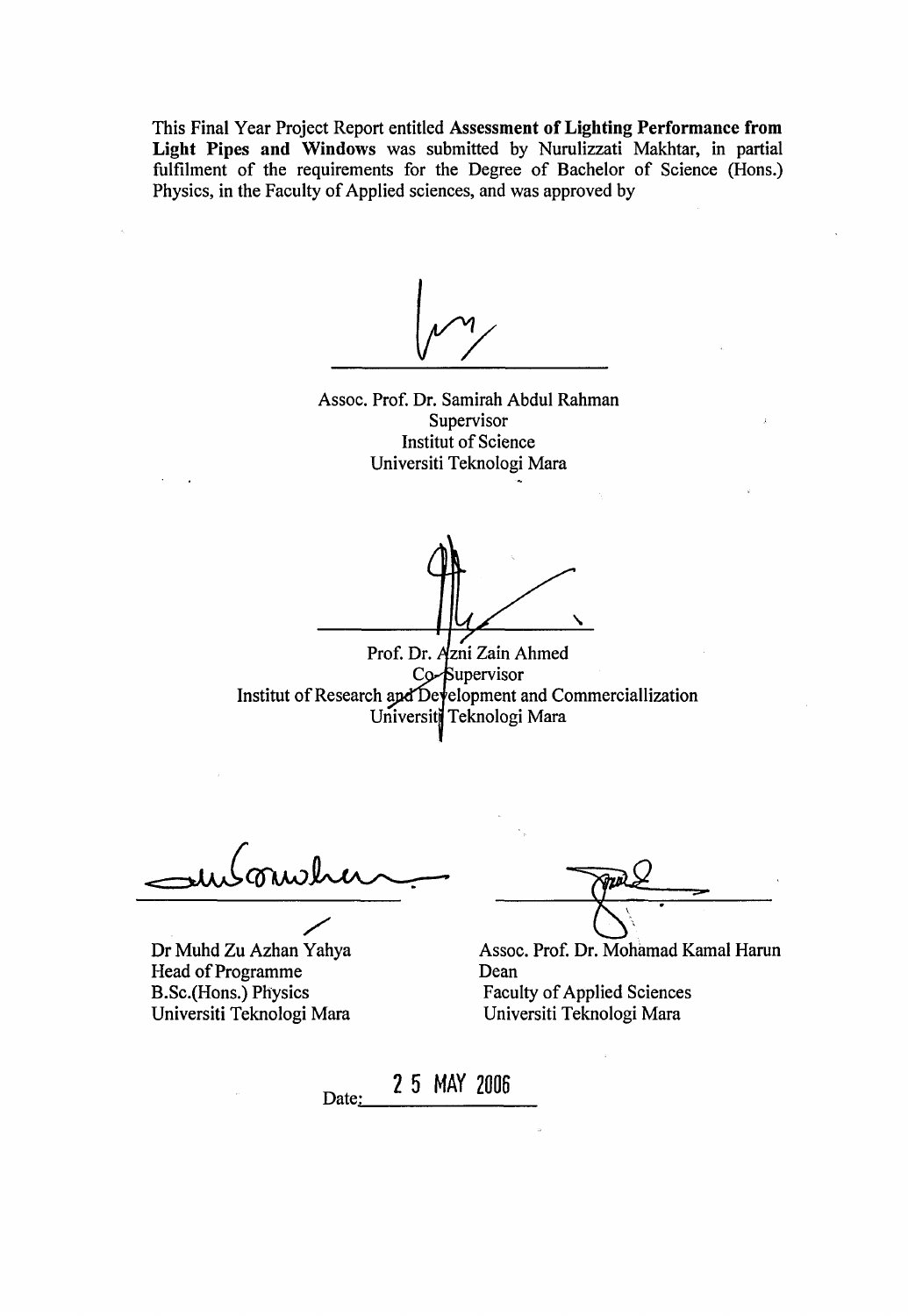#### ACKNOWLEDGEMENT

Praise is only to Allah SWT for His bounty and blessing showers upon me. Alhamdulillah, now I had finally completed this final year project report entitled "ASSESSMENT OF LIGHTING PERFORMANCE FROM LIGHT PIPES AND WINDOWS" with His help.

First of all, I owe my gratitude to my beloved supervisor, Assoc. Prof. Dr. Samirah Abdul Rahman for her constant guidance and support, advice and encourage must throughout the study.

I would also like to thank to Puan Salmah Ahmed for her patience and assistance in guiding me through the experimental work and procedures.

Last but not least, I want to give a very special gratitude to my family and individuals who were involved directly or indirectly in this study. Finally, my acknowledgement also goes to the Faculty of Applied Sciences, Universiti Teknologi MARA for giving me the opportunity to conduct the project.

Thank you.

iii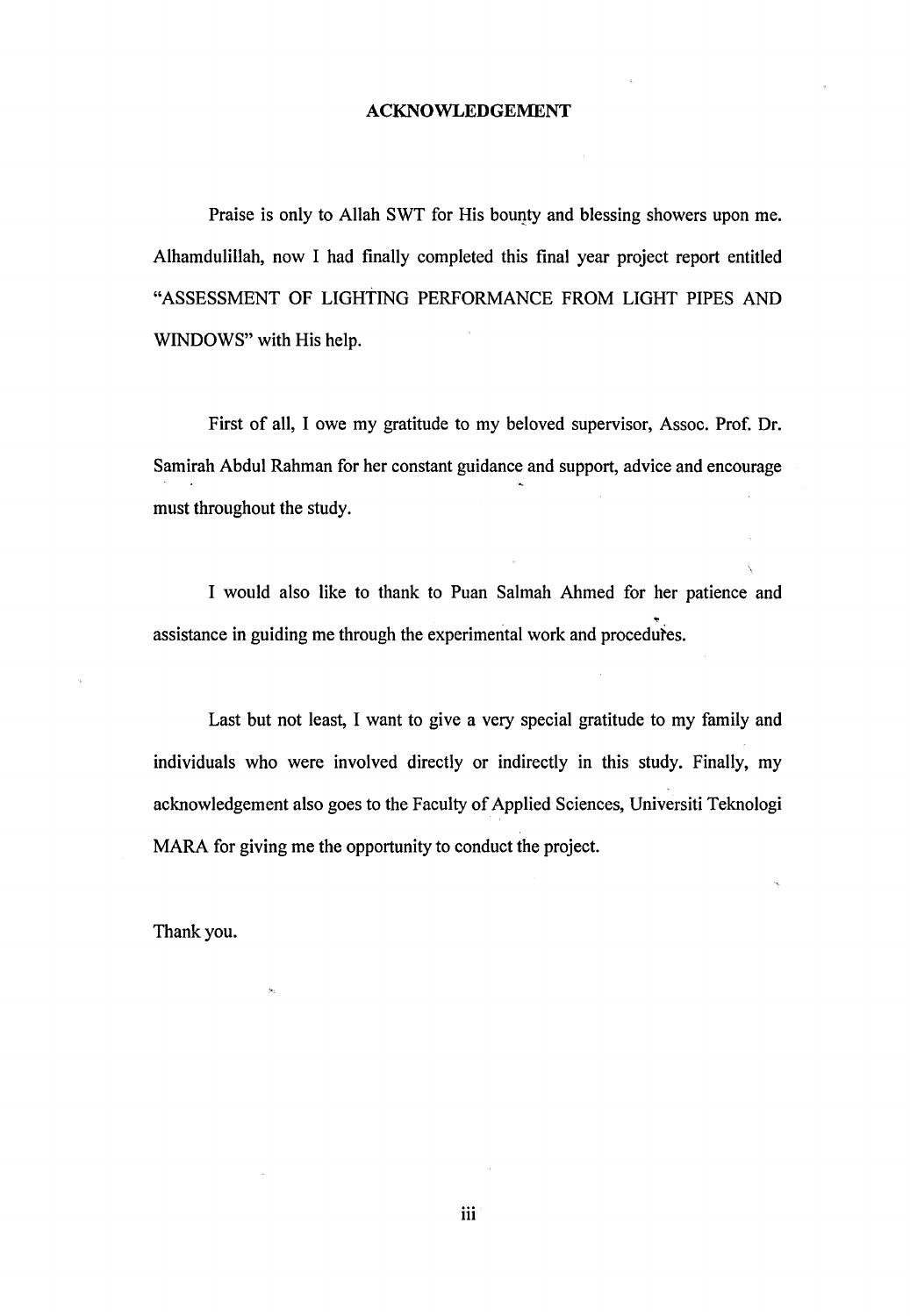#### **TABLE OF CONTENTS**

|                              | Page |
|------------------------------|------|
| <b>ACKNOWLEDGEMENT</b>       | iii  |
| <b>TABLE OF CONTENTS</b>     | iv   |
| <b>LIST OF TABLES</b>        | vii  |
| <b>LIST OF FIGURES</b>       | viii |
| <b>LIST OF ABBREVIATIONS</b> | X    |
| <b>ABSTRACT</b>              | xi   |
| <b>ABSTRAK</b>               | xii  |
|                              |      |

#### **CHAPTER**

# **1 INTRODUCTION 1.1** Background of study 1 1.2 Significance of study 3 1.3 Scope of study 4 1.4 Objectives of study 4

## **2 FUNDAMENTAL THEORY AND LITERATURE REVIEW**

| 2.1 What is Daylighting?             |    |
|--------------------------------------|----|
| 2.2 Advantages of Daylighting        | -6 |
| 2.3 Renewable Energy Resources<br>t. |    |
| 2.4 The Daylighting Source: The Sun  |    |

¥